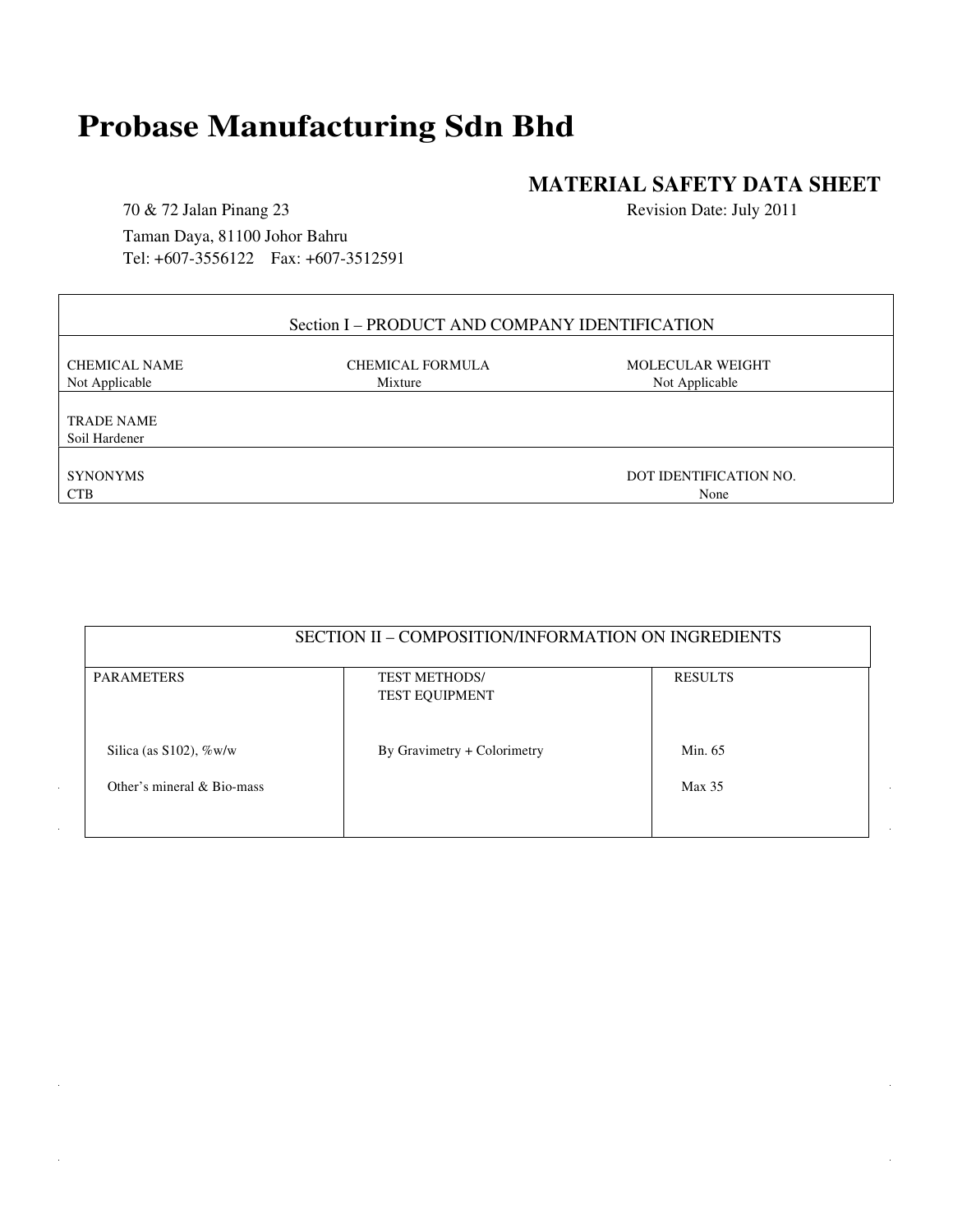# **Section III - HAZARD IDENTIFICATION**

# Emergency Overview

Soil hardener is a light gray powder that poses little immediate hazard. A single short-term exposure to the dry powder is not likely to cause serious harm. However, exposure of sufficient duration to wet soil hardener can cause serious, potentially irreversible tissue (skin or eye) destruction in the form of chemical (caustic) burns. The same type of tissue destruction can occur if wet or moist areas of the body are exposed for sufficient duration to dry soil hardener.

### Potential Health Effects

#### **Relevant Routes of Exposure:**

Eye contact, skin contact, inhalation, and ingestion.

# **Effects Resulting from Eye Contact:**

Exposure to airborne dust may cause immediate or delayed irritation or inflammation. Eye contact by large amounts of dry powder or splashes of wet soil hardener may cause effects ranging from moderate eye irritation to chemical burns or blindness. Such exposures require immediate first aid (see Section 4) and medical attention to prevent significant damage to the eye.

#### **Effects Resulting from Skin Contact:**

Discomfort or pain cannot be relied upon to alert a person to hazardous skin exposure. Consequently, the only effective means of avoiding skin injury or illness involves minimizing skin contact, particularly with wet cement. Exposed persons may not feel discomfort until hours after the exposure has ended and significant injury has occurred.

Dry soil hardener contacting wet skin or exposure to moist or wet soil hardener may cause more severe skin effects including thickening, cracking or fissuring of the skin. Prolonged exposure can cause severe skin damage in the form of (alkali) chemical burns.

Some individuals may exhibit an allergic response upon exposure to soil hardener, possibly due to trace elements of chromium. The response may appear in a variety of forms ranging from a mild rash to severe skin ulcers. Persons already sensitized may react to their first contact with the product. Other persons may first experience this effect after years of contact with soil hardener products.

#### **Effects Resulting from Inhalation:**

Soil hardener may contain trace amounts of free crystalline silica. Prolonged exposure to respirable free silica can aggravate other lung conditions and cause silicosis, a disabling and potentially fatal lung disease.

Exposure to soil hardener may cause irritation to the moist mucous membranes of the nose, throat, and upper respiratory system. It may also leave unpleasant deposits in the nose.

#### **Effects Resulting from Ingestion :**

Although small quantities of dust are not known to be harmful, ill effects are possible if larger quantities are consumed. Soil hardener should not be eaten.

# **Carcinogenic potential:**

Soil hardener is **not** listed as a carcinogen by NTP, OSHA, or IARC. It may however, contain trace amounts of substances listed as carcinogens by these organizations.

Crystalline silica, a potential trace level contaminate in soil hardener, is now classified by IARC as known human carcinogen (Group I). NTP has characterized respirable silica as "reasonably anticipated to be [a] carcinogen".

#### **Medical conditions which may be aggravated be, inhalation or dermal exposure:**

Pre-existing upper respiratory and lung diseases.

Unusual (hyper) sensitivity to hexavalent chromium (chromium+6) salts.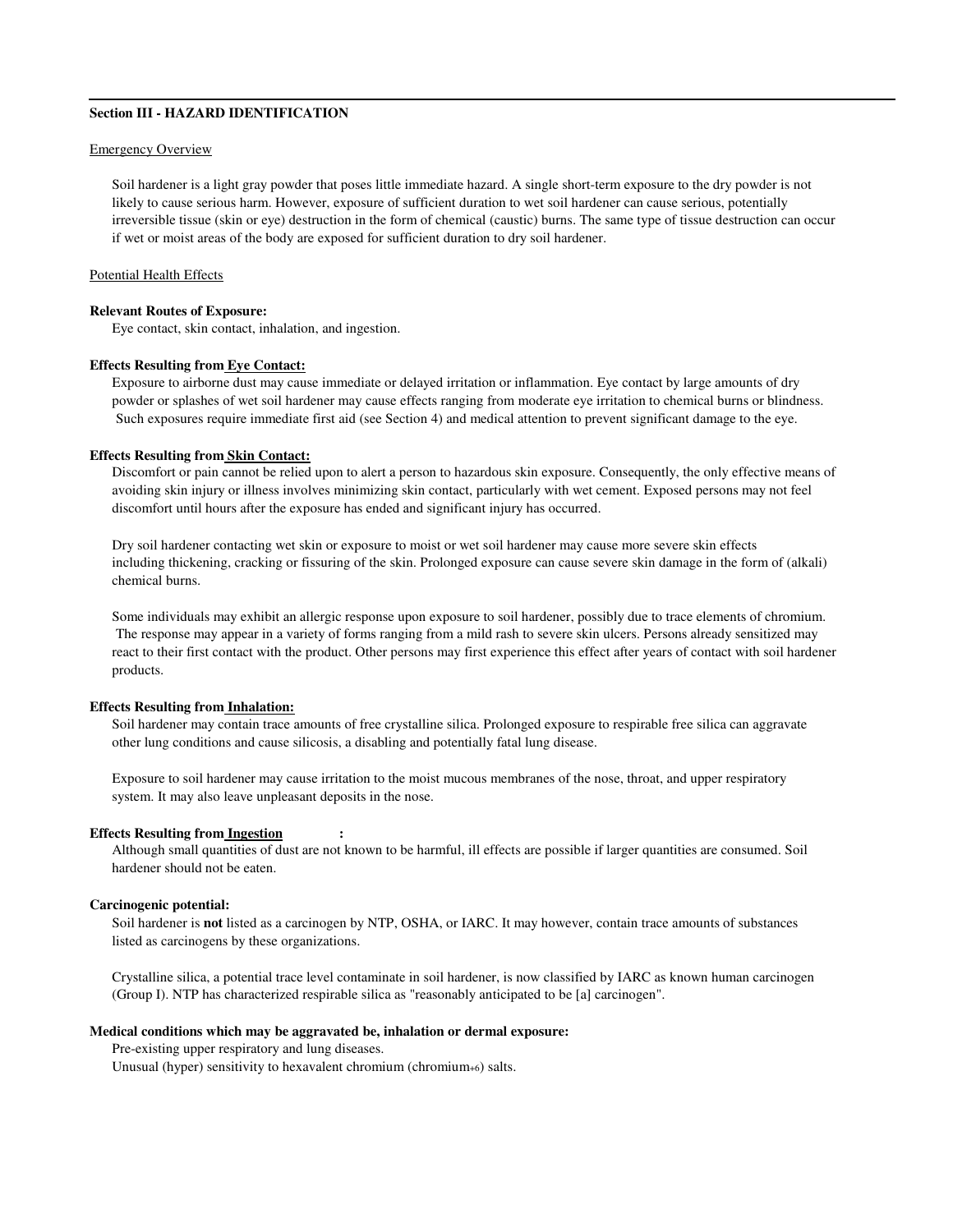# **Section IV - FIRST AID**

#### Eyes

 Immediately flush eyes thoroughly with water. Continue flushing eye for at least 15 minutes, including under lids, to remove all particles. Call physician immediately.

# Skin

Wash skin with cool water and pH-neutral soap or a mild detergent. Seek medical treatment in all cases of prolonged exposure to wet soil hardener, hardener mixtures, liquids from fresh hardener products, or prolonged wet skin exposure to dry hardener.

#### Inhalation of Airborne Dust

Remove to fresh air. Seek medical help if coughing and other symptoms do not subside.

#### Ingestion

Do not induce vomiting. If conscious, have the victim drink plenty of water and call a physician immediately.

# **Section V - FIRE AND EXPLOSION DATA**

|                                   | Lower Explosive LimitNone                |  |
|-----------------------------------|------------------------------------------|--|
| Upper Explosive LimitNone         | Auto ignition temperatureNot Combustible |  |
|                                   | Special fire fighting ProcedureNone      |  |
| Hazardous combustion productsNone | Unusual fire and explosion hazardsNone   |  |

### **Section VI - ACCIDENTAL RELEASE MEASURES**

Collect dry material using a scoop. Avoid actions that cause dust to become airborne. Avoid inhalation of dust and contact with skin. Wear appropriate personal protective equipment as described in Section 8.

Scrape up wet material and place in an appropriate container. Allow the material to "dry" before disposal. Do not attempt to wash Soil hardener down drains.

Dispose of waste material according to local, state and federal regulations.

# **Section VII - HANDLING AND STORAGE**

Keep soil hardener dry until used. Normal temperatures and pressures do not affect the material.

Promptly remove dusty clothing or clothing which is wet with soil hardener fluids and launder before reuse. Wash thoroughly after exposure to dust or wet soil hardener mixtures or fluids.

#### **Section VIII - EXPOSURE CONTROLS/PERSONAL PROTECTION**

#### Skin Protection

Prevention is essential to avoiding potentially severe skin injury. Avoid contact with unhardened soil hardener. If contact occurs, promptly wash affected area with soap and water. Where prolonged exposure to unhardened soil hardener products might occur, wear impervious clothing and gloves to eliminate skin contact. Wear sturdy boots that are impervious to water to eliminate foot and ankle exposure.

Do not rely on barrier creams: barrier creams should not be used in place of gloves.

Periodically wash areas contacted by dry soil hardener or by wet cement or concrete fluids with a pH neutral soap. Wash again at the end of work. If irritation occurs, immediately wash the affected area and seek treatment. If clothing becomes saturated with wet concrete, it should be removed and replaced with clean dry clothing.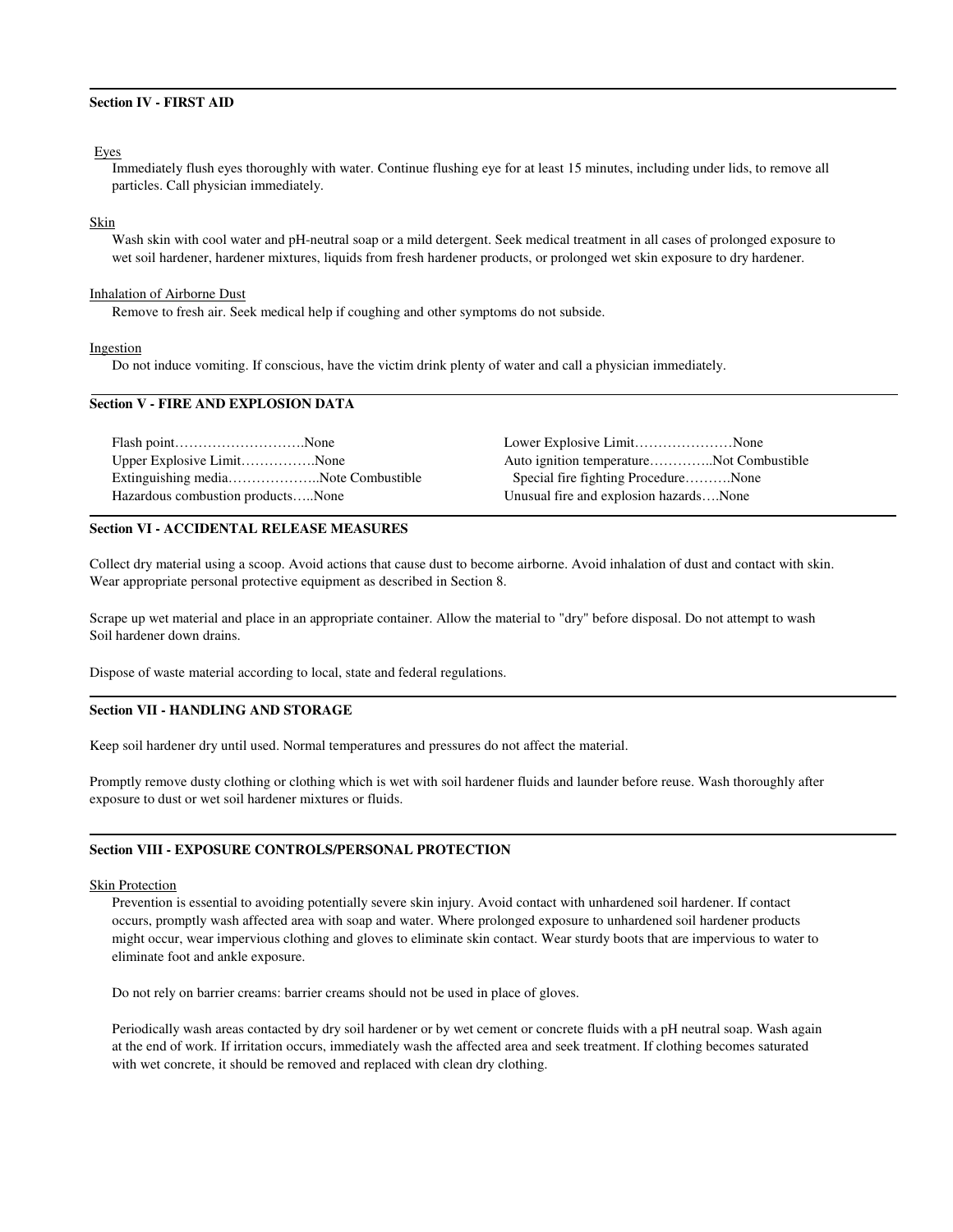# Respiratory Protection

Avoid actions that cause dust to become airborne. Use local or general exhaust ventilation to control exposures below applicable exposure limits.

Use NIOSH/MSHA approved (under 30 CFR 11) or NIOSH approved (under 42 CFR 84) respirators in poorly ventilated areas, if an applicable exposure limit is exceeded, or when dust causes discomfort or irritation. (Advisory: Respirators and filters purchased after June 10, 1998 must be certified under 42 CFR 84.)

#### Ventilation

Use local exhaust or general dilution ventilation to control exposure within applicable limits.

# Eye Protection

Where potentially subject to splashes or puffs of cement, wear safety glasses with side shields or goggles. In extremely dusty environments and unpredictable environments wear unvented or indirectly vented goggles to avoid eye irritation or injury. Contact lenses should not be worn when working with soil hardener or fresh cement products.

# **Section IX - PHYSICAL AND CHEMICAL, PROPERTIES**

Appearance.............Gray Powder Odor.............................No distinct odor Physical state...........Solid (powder) pH (in water).................12 to 14 Solubility in water...Slightly soluble  $(0.1$  to  $1.0\%)$ Melting point...........Not applicable Evaporation rate......Not applicable

Vapor density..........Not applicable Boiling point...................Not applicable (i.e. > 1000 C)

# **Section X - STABILITY AND REACTIVITY**

Stability

Stable.

Conditions to avoid Unintentional contact with water.

#### **Incompatibility**

Wet soil hardener is alkaline. As such it is incompatible with acids, ammonium salts and phosphorous.

#### Hazardous decomposition

Will not spontaneously occur. Adding water produces (caustic) calcium hydroxide

# Hazardous Polymerization

Will not occur.

# **Section XI - TOXICOLOGICAL INFORMATION**

For a description of available, more detailed toxicological information contact the supplier or manufacturer.

# **Section XII - ECOLOGICAL INFORMATION**

#### Ecotoxicity

No recognized unusual toxicity to plants or animals

### Relevant physical and chemical properties

(See Sections 9 and 10.)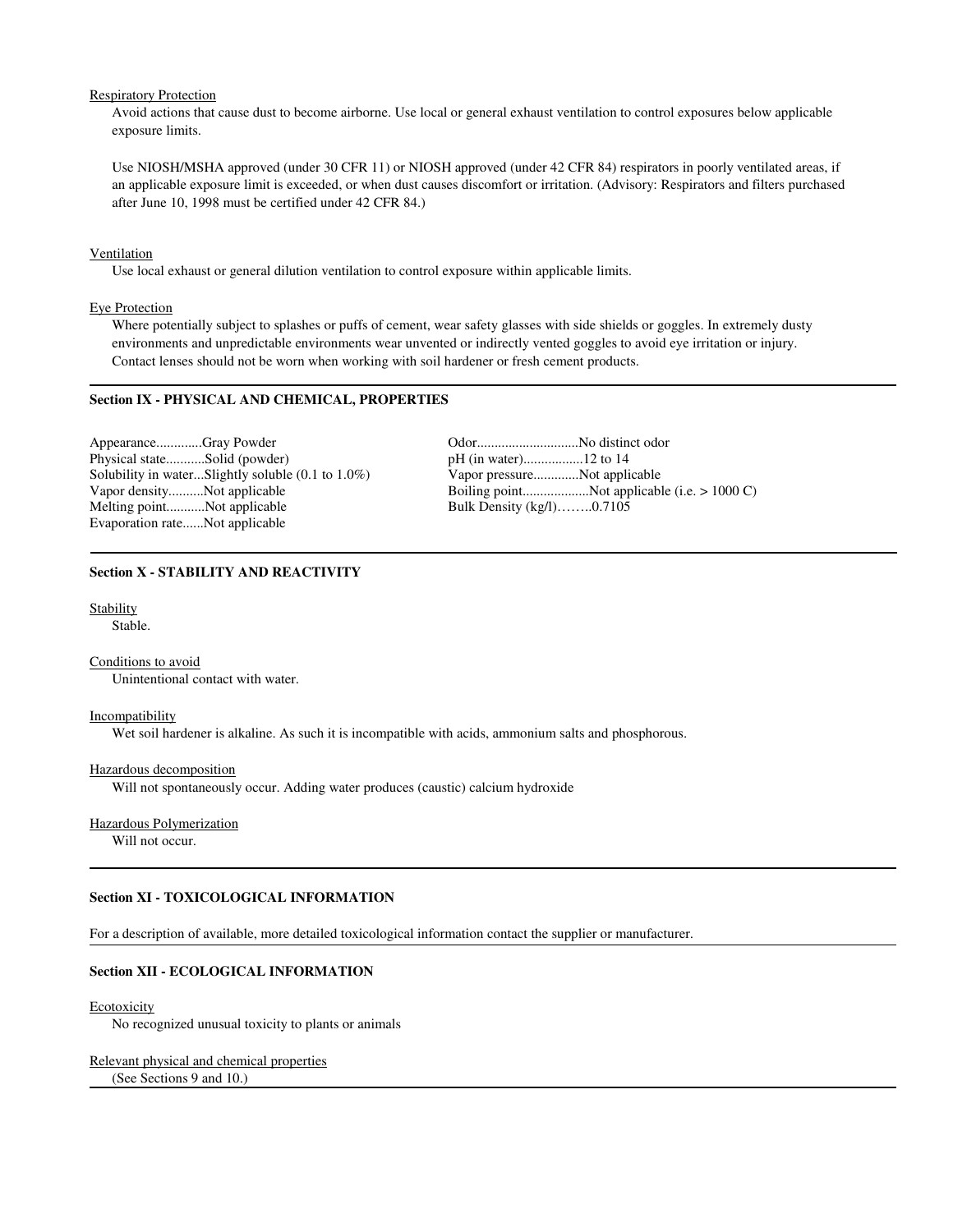# **Section XIII - DISPOSAL**

Dispose of waste material according to local, state and federal regulations. (Since soil hardener is stable, uncontaminated material may be saved for future use).

Dispose of bags in an approved landfill or incinerator.

# **Section XIV - TRANSPORTATION DATA**

Hazardous materials description/proper shipping name Soil hardener is not hazardous under U.S. Department of Transportation (DOT) regulations.

Hazard class Not applicable

Identification number Not applicable.

Required label text Not applicable.

Hazardous substances/reportable quantities (RQ) Not applicable.

# **Section XV - OTHER REGULATORY INFORMATION**

#### Status under USDOL-OSHA Hazard Communication Rule, 29 CFR 1910.1200

Soil hardener is considered a "hazardous chemical" under this regulation, and should be part of any hazard communication program.

Status under CERCLA/SUPERFUND 40 CFR 117 and 302 Not listed.

Hazard Category under SARA(Title III), Sections 311 and 312 Soil hardener qualifies as a "hazardous substance" with delayed health effects.

Status under SARA (Title III), Section 313

Not subject to reporting requirements under Section 313.

#### Status under TSCA (as of May 1997)

Some substances in soil hardener are on the TSCA inventory list.

#### Status under the Federal Hazardous Substances Act

Soil hardener is a "hazardous substance" subject to statutes promulgated under the subject act.

# Status under California Proposition 65

This product contains up to 0.05 percent of chemicals (trace elements) known to the State of California to cause cancer, birth defects or other reproductive harm. California law requires the manufacturer to give the above warning in the absence of definitive testing to prove that the defined risks do not exist.